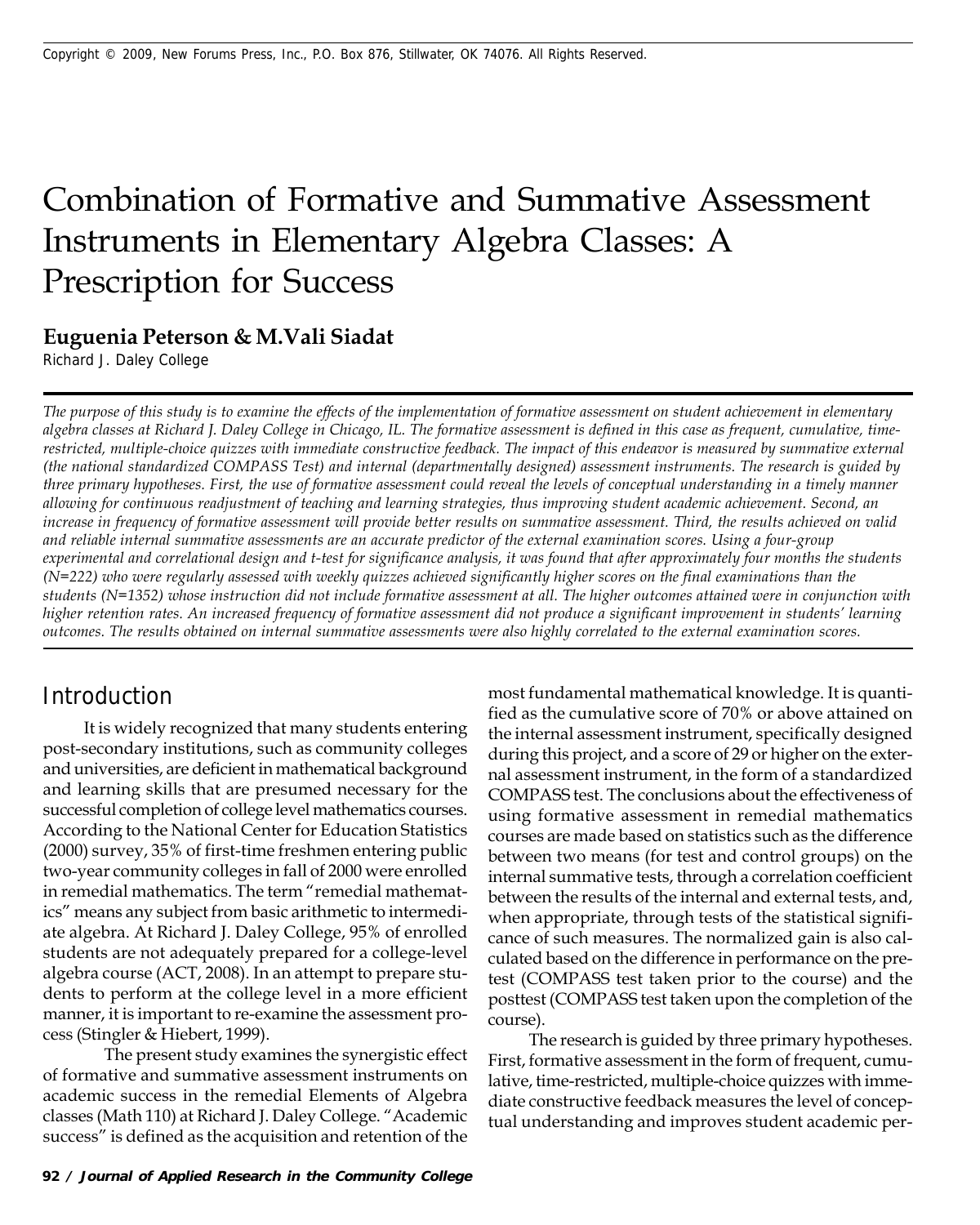formance on the summative assessment instruments. If this hypothesis holds true, then the second supposition is that an increase in frequency of formative assessment will provide better results on summative assessment. While the first two hypotheses evaluate the influence of formative assessment on the results of summative assessment, it would be prudent to expand this idea and assess the impact of these techniques on the results of a national standardized test. Therefore, the third hypothesis states that the results achieved on valid and reliable internal (departmentally designed) summative assessments are indeed an accurate predictor of the scores on external examination (the national standardized COMPASS Test) and vice versa.



**Figure 1. Summative Assessment**



**Figure 2. Formative Assessment Cycle**

# Literature

# Definition of Formative and Summative Assessments

Black and William (1998) define assessment broadly as a set of activities that teachers and students undertake to get information that can be used diagnostically to alter teaching and learning to meet student needs. Under this definition, assessment encompasses teacher observation, classroom discussion, and analysis of student work, including homework and tests. In general, assessment can be divided into two types: formative and summative.

Scriven (1967) was the first to distinguish between formative and summative testing in his monograph on evaluation, but Bloom, Hastings, and Madaus (1971) extended the usage of these terms to their generally accepted current meaning. They defined those tests that were given at the end of each instructional period, such as midterm and final exams, as *summative assessment*. These examinations were designed for the purpose of grading and verifying the effectiveness of the curriculum (See Figure 1 and Bloom, Hastings, and Madaus, 1971). Hence, the focus of summative evaluation is on factual knowledge and the final outcomes only.

On the other hand, *formative assessment* involves systematic measurement of students' progress in the classroom and provides timely feedback to both the students and the instructor in order to guide their learning and teaching strategies toward successful completion of the course (See Figure 2). According to Hawthorne (1987), formative assessment is intended to modify and improve the educational program in progress by providing structured feedback. Although summative evaluations are more common in practice (Hawthorne, 1987; Mohr, 1995), comparison of the two figures suggests that formative and summative approaches are not mutually exclusive and that formative assessment should, in theory, prepare students to excel on summative tests.

# Benefits of Formative Assessment

Currently, formative assessment is a highly recommended practice in education, but only several countries, such as Australia, Canada, and some European countries, promote formative assessment as a fundamental approach to education reform (*Formative Assessment Improving Learning in Secondary Classrooms,* 2005). There have been only three comprehensive and theo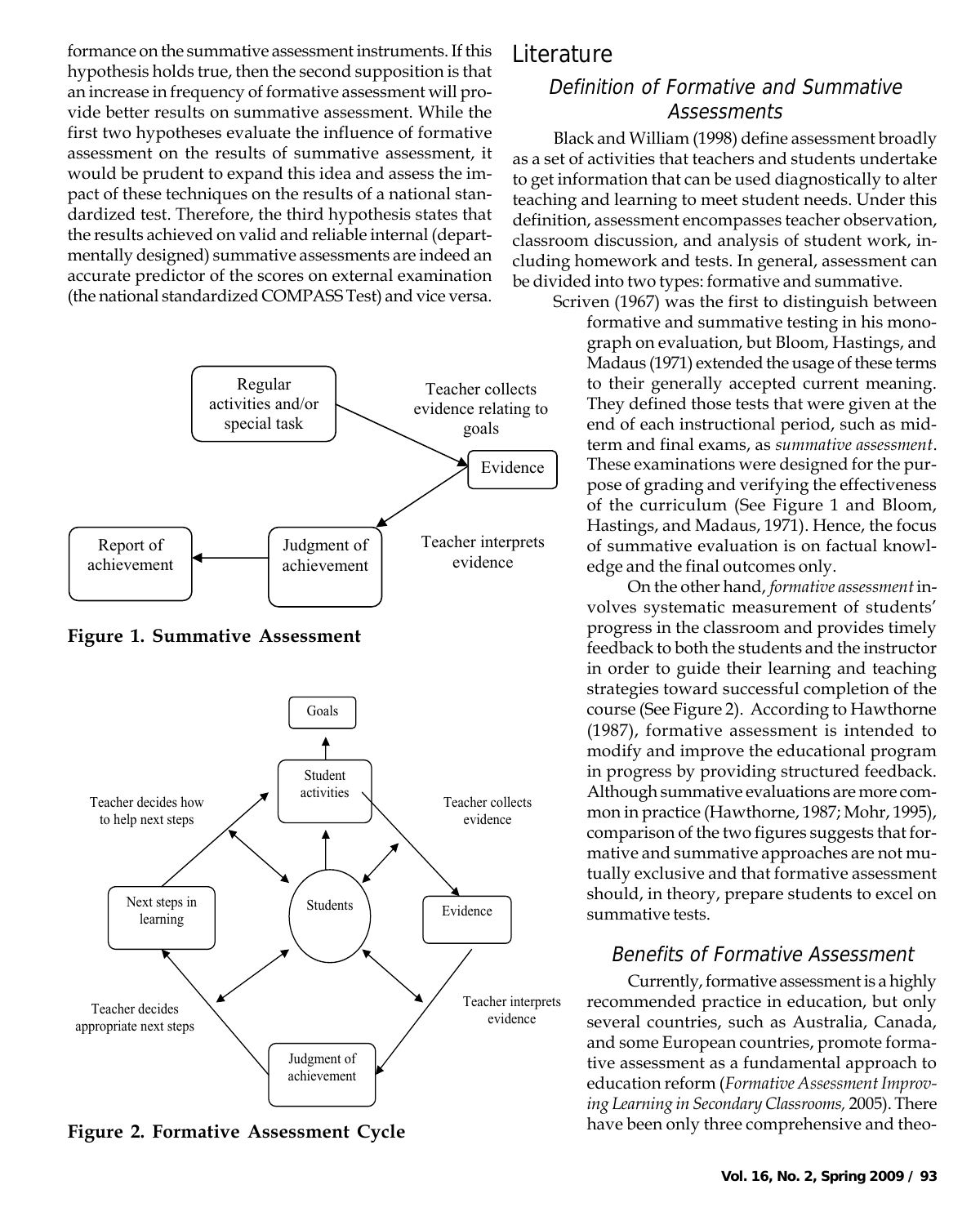retically strong reviews of formative assessment in literature. Black and William's worldwide review (1998) is the most recent, and it references the findings from the two preceding works by Crooks (1988) and Natriello (1987). From Black and William's (1998) point of view, formative assessment enhances students' ability to learn, by allowing them to modify studying techniques. Classroom attendance and retention of learned material are also improved. The authors stress that formative assessment is more beneficial to low-achieving students and students with learning disabilities. Using this type of assessment, instructors have the opportunity to adjust teaching style and to experiment with new teaching techniques.

Vygotsky (1978), in his perspective of psychological development, provides the idea of formative assessment in the notion of scaffolding or acquisition of skills that occur by participating in activities with the support of a competent instructor. From Vygotsky's perspective, only competent instructors are able to assess their students' Zone of Proximal Development, which he defines as the true range of knowledge, skills, and capabilities that a student possesses. Social-Cognitive Learning Theory (SCLT; Bandura, 1986) complements the theory of scaffolding, stating that it is not sufficient to simply provide the right answer to the student. Instead, looking into the explanation of how to attain the right answer or reflecting on the process leading to an error, and explaining why that error may occur, would result in better performance in the future.

# Components of the Formative Assessment Cycle

There are different variants of formative assessment that can be used to measure students' understanding of the material. Among them are different models of tests: group, paired, and individual, open- and closed-book, inclass and take-home. Different formats of tests also exist: fill-in-the-blank, true/false, short-answer, open-ended, multiple-choice, matching, arranging, identifying, ranking, and grouping. Other assessment tools are also available to instructors such as essays, concept maps, projects, interviews, surveys, portfolios, checklists, journals, labs, discussions, and homework (Whitaker, 1989). Some teaching techniques, such as teacher observation and classroom discussion, have an important place alongside analysis of tests and homework. Black and William (1998) encourage teachers to use questioning, but questions have to be reflective rather than simple and factual.

The formative assessment cycle is not complete without feedback. To demonstrate the effect of constructive feedback, Bangert-Drowns, Kulick and Morgan (1991) conducted a meta-analysis using 58 reports from 1960-1990. Most of them came from college-level samples of humanities and science classes. The results of this analysis indicated that feedback had the potential to raise student achievement from the  $50<sup>th</sup>$  to the  $59<sup>th</sup>$  percentile on different standardized assessments.

Since all the assessment instruments developed during this research utilized multiple-choice questions, this format of testing deserves a closer look. According to Angelo and Cross (2001), multiple-choice questions are appropriate for assessing students' mastery of details and specific knowledge. Carefully written multiple-choice items with well thought out distracters, indicating common misconceptions, can fairly accurately distinguish students with a good understanding of basic concepts from those who need additional practice (Sadler, 1989). This type of testing format could easily be implemented in mathematics courses. The advantages offered by this method are the increased ability to test a wide range of content and higher levels of cognition reliably in a relatively short time interval, and to score the items with higher speed. The statistical results, including item analysis of the tests, also provide a very accurate diagnostic tool for teachers to plan the next step.

#### Frequency of Formative Testing

There are many reasons to believe that frequent testing is beneficial to learning. For example, from the Grover, Becker, and Davis (1989) perspective, frequent testing improves regular study habits, encourages processing of information at a deeper level, and reduces anxiety. Daniel Willingham (2004) insists that any math concept studied for one semester and never reviewed again could be forgotten in 3-4 years. Yet, if this concept was reviewed and applied for 3-4 consecutive years, it might be retained for more than 50 years. Willingham believes that many basic mathematical operations must be practiced until they become automatized. Acquisition of this automaticity helps promote higher levels of thinking and learning.

In 1989, Dineen, Taylor, and Stephens investigated the effect of frequent testing on high school mathematics students. The group tested on a daily basis consistently outscored the group tested weekly. A greater difference was observed for students enrolled in the less difficult courses, indicating that frequent testing may be more effective with weaker students. The authors conclude that newly learned material should be tested within a week of first exposure.

# Recent Progress in the Use of Formative Assessment

In an attempt to improve student performance in remedial mathematics courses, Siadat and Sagher (1997) developed the Keystone model that is based on rigorous assessment. Although authors did not use such specific terms as formative and summative assessment, their model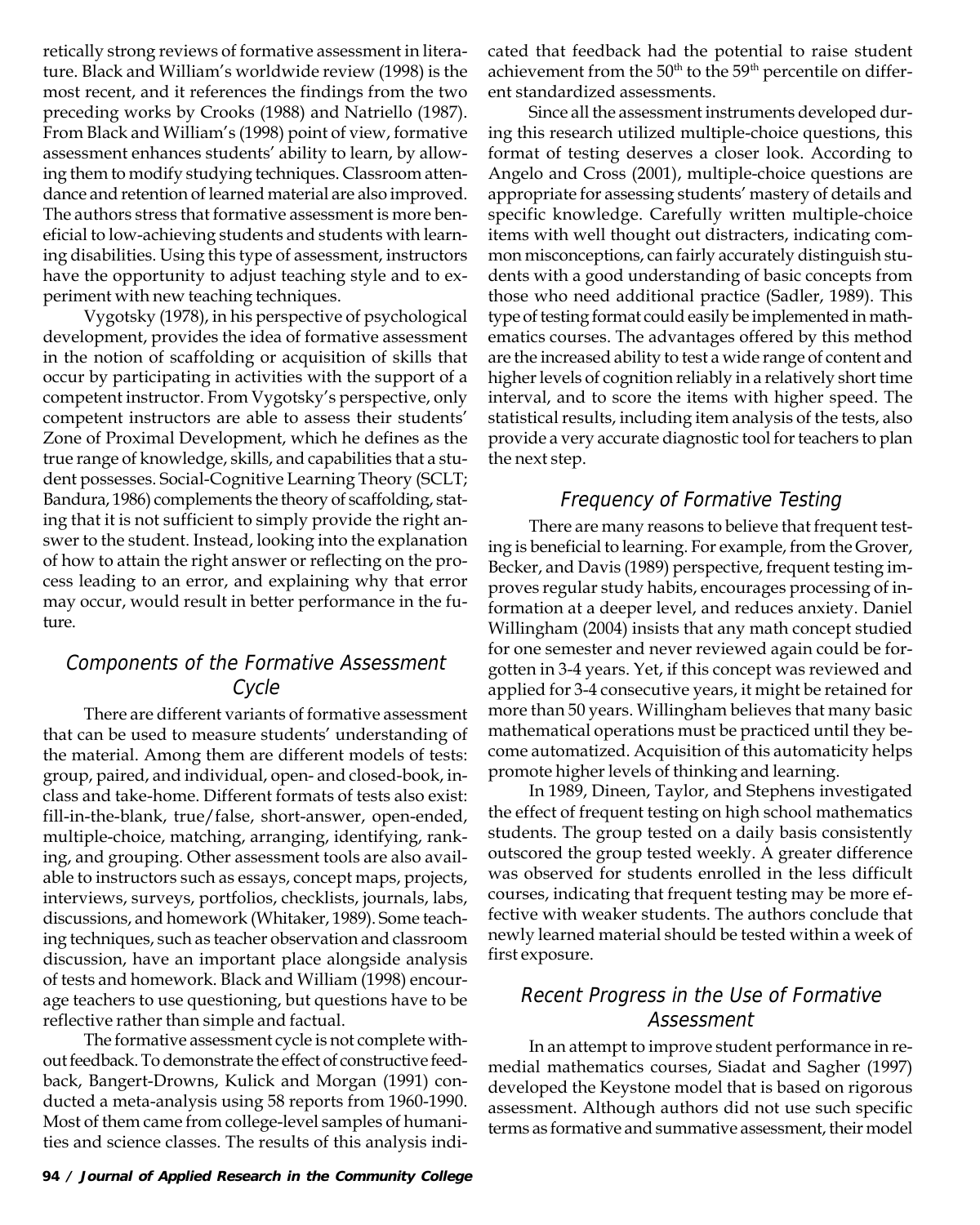was founded on these basic concepts. The Keystone model used the novel technique of cumulative assessment in all its quizzes and tests. Cumulative tests require students to review material on which they have already been tested, thus reinforcing what they have previously learned (Siadat, Sagher, & Hagedorn, 2000 and Siadat, Sagher, Hagedorn, & Musial, 2001). Cumulative tests also give students a chance to integrate and synthesize course content (Crooks, 1988; Jacobs and Chase, 1992). The Keystone Project was piloted at Daley College in the 1998-1999 academic year. The research involved 11 tests ( $N = 332$ ) and 9 control classes ( $N = 311$ ). The study reported dramatic improvement in three areas: student performance on the final exam, student study skills, and student retention rate (Siadat, Musial, and Sagher, summer 2000, and Siadat, Sagher, Hagedorn, & Musial, 2001). While the original Keystone research provided highly impressive results, the study had to be expanded to encompass a larger student population.

# Research Procedure

# Research Design

In order to examine the effects of formative assessment on student achievement in elementary algebra classes

|                                               |               |                       | Experimental Design Model                                                                 |                                                                                                |                                                                  |  |
|-----------------------------------------------|---------------|-----------------------|-------------------------------------------------------------------------------------------|------------------------------------------------------------------------------------------------|------------------------------------------------------------------|--|
|                                               |               | <b>Number</b>         |                                                                                           | <b>Correlational Design Model</b>                                                              |                                                                  |  |
| Group                                         | Assignment    | of<br><b>Students</b> | <b>Treatment</b><br>(independent<br>variable)                                             | <b>Summative</b><br>Assessment<br>(dependent<br>variable)                                      | <b>Standardized</b><br><b>National</b><br>Exam                   |  |
| I. Test/Keystone-<br>Weekly                   | Self-assigned | 154                   | Keystone method<br>with weekly<br>cumulative quizzes.<br>As formative<br>assessment       | common<br>departmental<br>midterm and final<br>exams<br>as internal<br>summative<br>assessment | <b>COMPASS</b><br>Test<br>as external<br>summative<br>assessment |  |
| II. Test/Keystone-<br>Biweekly                | Self-assigned | 68                    | Keystone method<br>with cumulative<br>quizzes twice a week.<br>As formative<br>assessment | common<br>departmental<br>midterm and final<br>exams<br>as internal<br>summative<br>assessment | <b>COMPASS</b><br>Test<br>as external<br>summative<br>assessment |  |
| III. Control/Trained<br>Instructor            | Self-assigned | 80                    | Traditional<br>method<br>without formative<br>assessment                                  | common<br>departmental<br>midterm and final<br>exams<br>as internal<br>summative<br>assessment | <b>COMPASS</b><br>Test<br>as external<br>summative<br>assessment |  |
| IV. Control/Non-<br><b>Trained Instructor</b> | Self-assigned | 1272                  | Traditional<br>method<br>without formative<br>assessment                                  | common<br>departmental<br>midterm and final<br>exams<br>as internal<br>summative<br>assessment | <b>COMPASS</b><br>Test<br>as external<br>summative<br>assessment |  |

**Experimental Design Model**

**Table 1. Research Design**

Г

and to test the hypotheses formulated in the introduction, a longitudinal experimental study was conducted. The following study was based on the quantitative research method with elements of experimental and correlational design models (See Table 1). According to Gay, Mills, and Airasian (2006), experimental and correlational studies are the most valid approaches to solve educational problems. Using this design, subjects were pre- and post-tested, in order to measure change over a period of intervention. The present experimental study differed from the initial Keystone research in scale and use of two summative instruments (internal and external) instead of one. It has to be noted that the effect of frequency of formative assessment was not tested in the original Keystone study.

# Participants and Instructional Groups

The present study took place during the 2004 - 2006 academic years. The study was conducted in Elements of Algebra classes taught at Richard J. Daley College. Conditions that remained constant throughout all sections of the course were: frequency and duration of interaction with the instructor (110-minute classes, two times per week, for 16 weeks), academic objectives, textbook, content covered, and homework assignments. All students were assessed

with common departmental midterm and final exams, and a common COMPASS test. The presence of formative assessment was the only difference between the test and control groups. Frequent formative assessment of learning with immediate feedback, as an independent variable, was used in the test groups.

The study included 1,574 students taught by 25 instructors. The students were of mixed gender, various ages, race, ethnicity, ability, and economic backgrounds. The sample size selected for this experiment was adequate for the type of research conducted (Krejcie & Morgan, 1970). The students were self-assigned to instructional groups upon enrollment. Individuals in control groups were expected to be comparable to those in the test groups.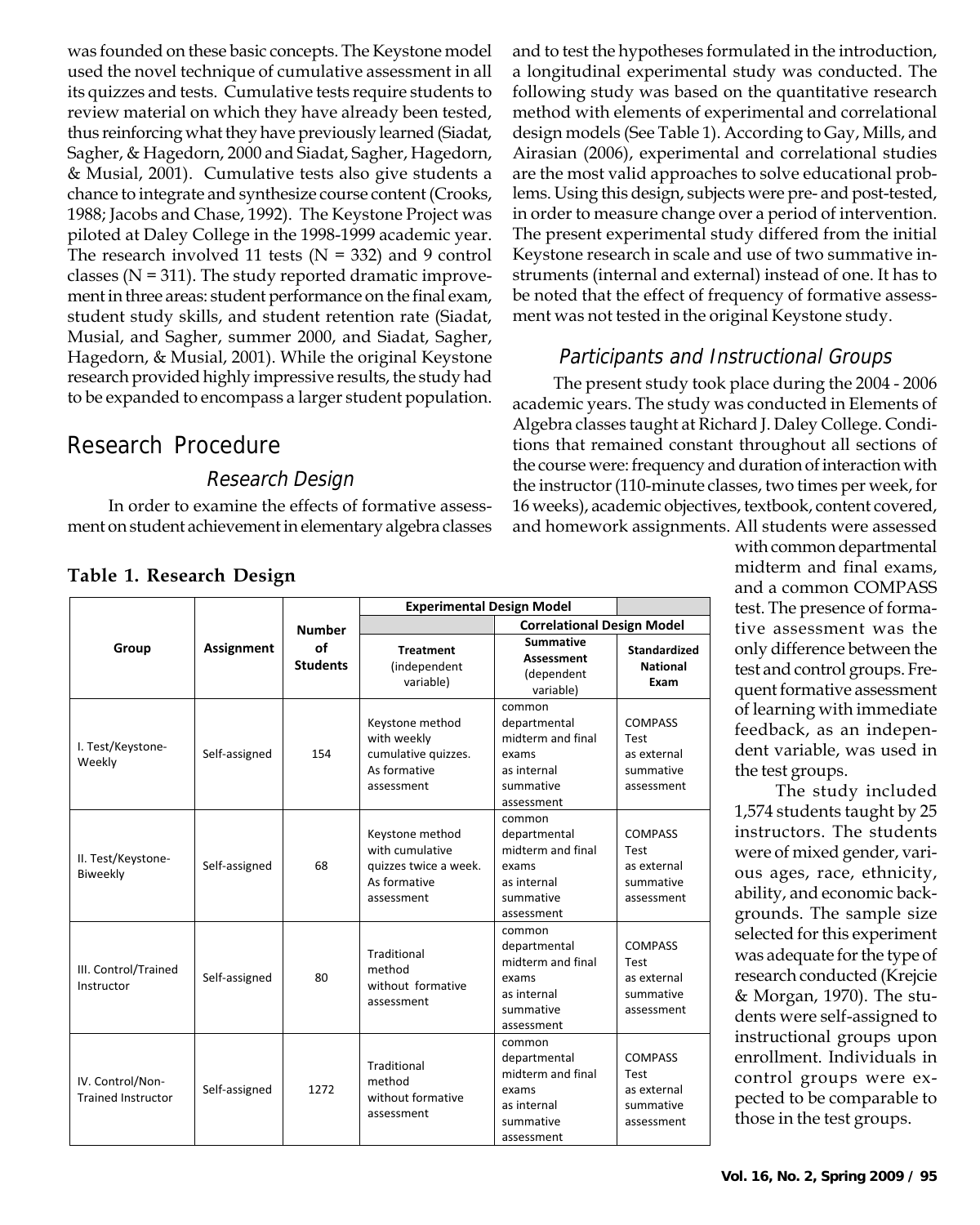The test group included 10 sections taught by 2 instructors, who received specific training prior to the experiment and utilized the Keystone methodology throughout the course. The control group included 50 sections taught by 23 instructors, who used a traditional method of teaching. The test group was further broken down into two categories according to the frequency of assessment. The "Keystone-weekly" group received quizzes every week while the "Keystone-biweekly" group was quizzed each class period, which amounted to two quizzes per week. In order to ensure that the only independent variable was the Keystone method, in other words, to eliminate personal teaching effect as a variable, it was proposed to further subdivide the control group into two categories: classes taught by instructors trained in the Keystone method but who would not be applying their training to the control sections, and classes taught by instructors without training.

#### Assessment Instruments

Several instruments, such as frequent cumulative quizzes, common departmental midterm and final exams, and the standardized COMPASS test, were used throughout the current study. Their purpose was to measure the performance of the students in the classes under study. Several standards were also applied to all quizzes, midterms, and final exams. These standards were in the form of written, closed-book tests that disallowed calculator use. The standardized assessment tool in the form of the COM-PASS test was in electronic form utilizing the online computer testing system where students were allowed to use any type of calculators.

Cumulative quizzes, as formative assessment instruments, were mandatory only for test groups. Each quiz contained 10 to 15 multiple-choice questions with five options each. Quizzes were administered at the beginning of class periods, were time-restricted, and reflected previously covered material and homework assignments. The quizzes were graded on an absolute scale – no partial credit was given for any item on the quiz. Upon conclusion of each quiz, answer scan-sheets were collected for processing, but the students were allowed to keep the question sheets as a guide for further review and study at home. A brief review of the quiz problems and their answers were provided immediately after each quiz. To help students learn from their mistakes, troublesome questions were repeated on follow-up quizzes until mastery was achieved on the topic. Students from the Keystone-weekly test group were tested once a week and had a total of 13 quizzes during the semester. The Keystone-biweekly test group received 26 quizzes. Control group students were assessed after one or two chapters or had no quizzes at all depending on the instructors' preferences. Two major differences between quizzes offered in test and control groups were

cumulative vs. non-cumulative assessment and availability of immediate feedback after each quiz.

All students, regardless of group, were given the same internal summative tests (departmental midterm and final exams). The midterm and final exams were collaboratively developed by instructors from all sections and administered by the coordinator. Midterm exams had 25-multiple choice questions and the final examinations consisted of 50 questions, also multiple choice. To maintain the uniformity of the procedures and integrity of grading, the scoring of individual student performance on the midterm and final exams was done by the coordinator of the course using ParScore software (Scantron Corp., 2008). Feedback in the form of rosters with various types of scoring systems (raw, percent, norm-referenced, and criterionreferenced) and item analysis were provided to each instructor.

 In conjunction with internal summative course examinations, all students were required to take the external summative computerized COMPASS test developed by ACT, Inc. (2008). This assessment tool served the additional purpose of finding the correlation between the internal departmental summative assessment instrument results and the external standardized test.

#### Data Analysis Procedures

The experimental study involved a variety of descriptive and inferential statistics for the analysis of collected data. The descriptive statistics included counts, frequencies, means, variances, and standard deviations of dependent variables. All variables were converted into percent values, which allowed a direct comparison of variables. Both contingency tables and bar graphs were constructed to reveal patterns in the data. Inferential statistics used a *ttest* at selected probability level (95% confidence interval) to reject the null hypothesis and determine whether the difference between group results was significant.

The normalized gain was used to compare the preand post-test results collected from the COMPASS examinations. The normalized gain (g) for a treatment is defined as g = actual average gain/maximum possible average gain (Gery, 1972; Hake, 1998; Hovland, Lumsdaine, & Sheffield, 1949). The strength and direction of the linear relationship between two variables are measured by the Pearson correlation coefficient. After the predetermined time, the students' skills were measured and compared to determine which treatment, if either, produced higher skill levels.

# Results and Discussion

It is evident that initial preparation of the students enrolled in all sections of Elementary Algebra classes is nearly equal when the scores in the pre-test column of Table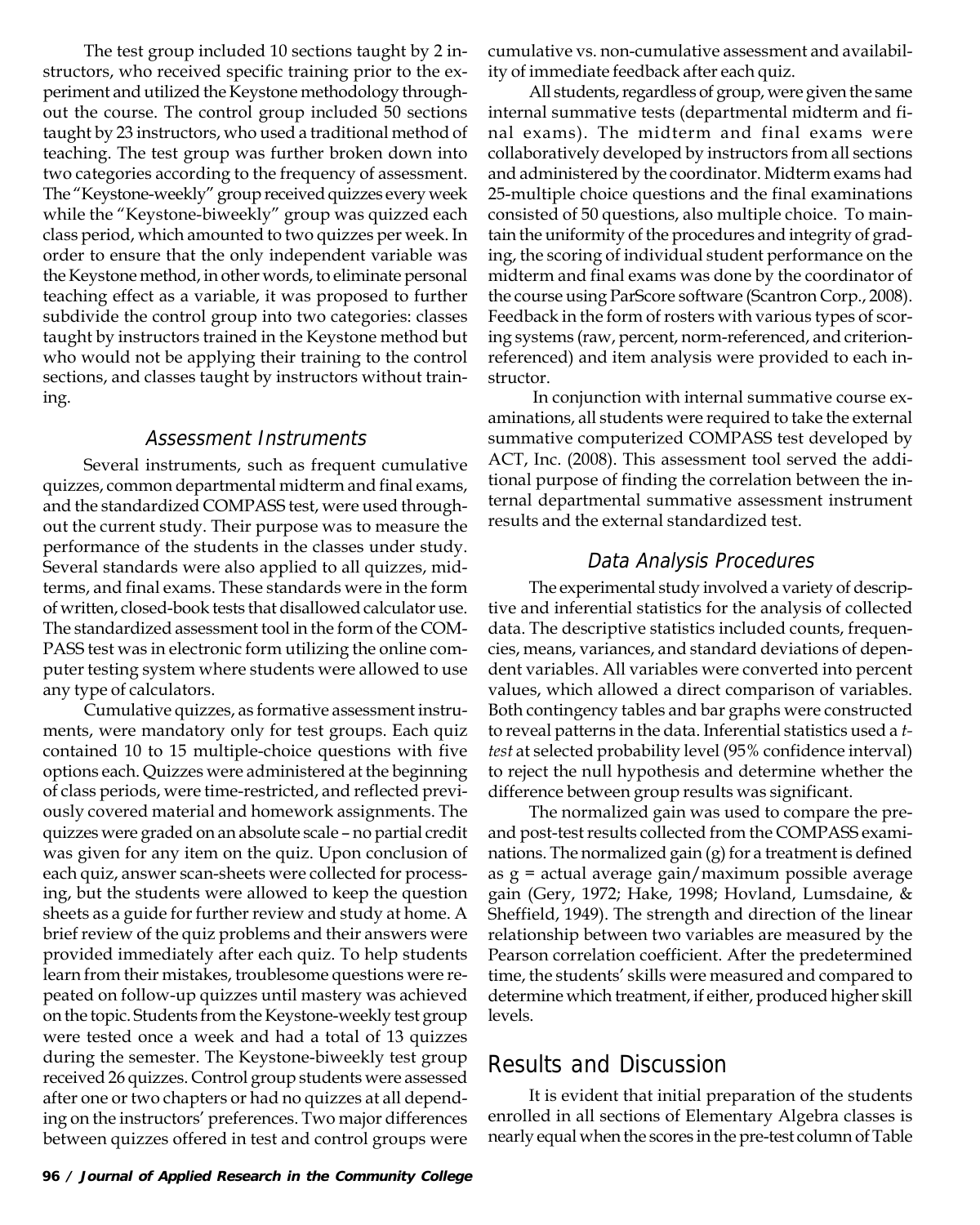2 are compared. The normalized gain value is calculated using the formula described earlier. Thus, if a class averaged 18 on the pre-test and 36 on the post-test, then the class-average normalized gain (g) =  $(36 - 18)/(29 - 18)$  =  $18/11 = 1.64$ . The number "29" in the denominator of the fraction is derived from the table of the COMPASS test cutoff scores.

The data in Table 2 demonstrate that scores in the post-test column have increased from the initial exam for all groups participating in the experiment. This proves that all students gained knowledge. However, as is clearly seen, the results for both test groups are higher than those for the control group. The average score on the post-test for the control group shows that many students did not pass the COMPASS test and did not qualify to proceed to the next level of mathematics upon the completion of a full semester of traditional instructions and assessment. Based on the average scores of the test groups, the majority of the students passed the COMPASS test at the end of the semester and became eligible to enroll in the Intermediate Algebra course.

Table 3 illustrates student performance on internal summative examinations. Both test groups demonstrated higher achievement on internal summative exams than control groups  $-70<sup>th</sup>$  vs. 60<sup>th</sup> percentile for the midterm exam and  $66<sup>th</sup>$  vs.  $50<sup>th</sup>$  percentile for the final exam. The performance of the test groups was approximately 16% higher at the end of the semester than that of the control groups.

As can be seen from Table 3, both test groups exhibited smaller standard deviations (SD) in the final exam as

compared to those of the control groups (13% and 11% compared to 22% and 18%). Standard deviation shows how tightly all of the scores are clustered around the mean in a given set of data. If the standard deviation is small, the bell-shaped curve of normal distribution is steep and relatively few scores have a propensity toward one extreme or the other. In addition to these findings, it is apparent from Table 3 that all groups had lower results on the final internal exam when compared to those on the midterm. This could be explained by the increased amount of material tested at the end of the semester (seven vs. three chapters).

The significance of the difference between the results of summative assessments is investigated using a t-*test.* The degrees of freedom (d*f*) for a *t-*test are determined according to the following formula:  $(N_1 + N_2 - 2)$ , where  $N_1$  is the number of subjects in group 1 and  $\mathrm{N}_2$  is the number of subjects in group 2. The calculated *t*-values were compared with the critical *t*-values found in Gay, Mills, and Airasian (2006) for the p < 0.05 level of significance. The critical *t*value of 1.960 corresponds to the d*f* greater than 120.

The results displayed in Tables 4 and 5 demonstrate a significant difference between the means for external and internal summative examinations when either of the two Test groups is compared to the control/non-trained Instructor group. The difference is found to be not significant between the means of two control groups, which only varied in the training level of the instructors. Consequently, the only factor that had a substantial impact on the obtained results was the method of teaching using formative assessment and not the human teaching factor.

Another important set of data supporting the de-

scribed findings is the passing rate on the internal summative assessments such as midterm and final departmental exams (see Table 6). Passing rate is defined as the number of students who attained 70% or above on the internal exams compared to the total number of students who participated in these assessments. The midterm results are consistent with the final exam

#### **Table 2. Student Performance on External Summative Assessment Instrument**

|                        | N   | <b>COMPASS Test (passing raw score = 29)</b> |                               |                        |
|------------------------|-----|----------------------------------------------|-------------------------------|------------------------|
| Group                  |     | <b>Raw Score on Pre-Test</b>                 | <b>Raw Score on Post-Test</b> | <b>Normalized Gain</b> |
| Test/Keystone Weekly   | 65  | 20.0                                         | 33.0                          | 1.44                   |
| Test/Keystone Biweekly | 58  | 19.9                                         | 34.1                          | 1.56                   |
| Control                | 138 | 20.3                                         | 28.3                          | 0.92                   |

### **Table 3. Student Performance on Internal Summative Examinations**

|                                | N    | <b>Midterm Exam</b> |           | <b>Final Exam</b> |           |
|--------------------------------|------|---------------------|-----------|-------------------|-----------|
| Group                          |      | Mean                | <b>SD</b> | Mean              | <b>SD</b> |
| Test/Keystone Weekly           | 154  | 70%                 | 13%       | 66%               | 13%       |
| Test/Keystone Biweekly         | 68   | 66%                 | 12%       | 59%               | 11%       |
| Control/Trained Instructor     | 80   | 61%                 | 18%       | 50%               | 22%       |
| Control/Non-Trained Instructor | 1272 | 57%                 | 18%       | 49%               | 18%       |

#### **Table 4. The t-test Means on the External Summative Examination**

| <b>Group Comparison</b>            | df  | t-value vs. $t_{cr}$ -value and significance |
|------------------------------------|-----|----------------------------------------------|
| Test/Keystone Weekly               | 306 | 1.98 > 1.96                                  |
| vs. Control/Non-Trained Instructor |     | significant                                  |
| Test/Keystone Biweekly             | 335 | 3.67 > 1.96                                  |
| vs. Control/Non-Trained Instructor |     | significant                                  |
| Test/Keystone Weekly               |     | 0.422 < 2.00                                 |
| vs. Test/Keystone Biweekly         | 67  | non-significant                              |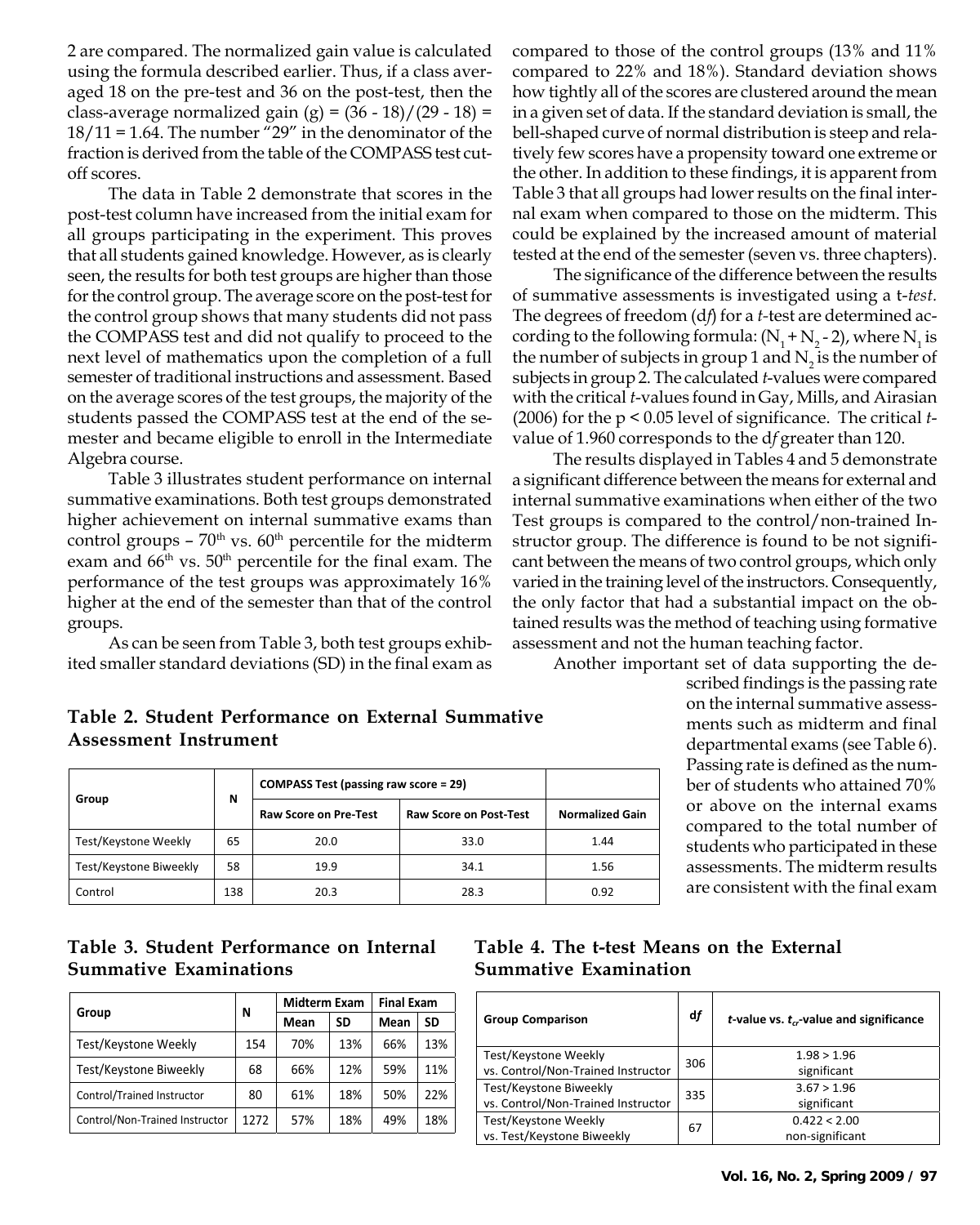results. As is seen, the classes treated with cumulative frequent quizzes have a higher passing rate than the control groups.

It may be argued that higher performance of the test groups on the summative exams was the result of higher drop rates of students in these classes. To investigate this assumption, we performed retention rate analysis on the

William's (1998) and Siadat, et al., (1997, 2000, summer 2000, 2001, & 2008) findings. The first research hypothesis that states that the use of formative assessment in the form of frequent, cumulative, time-restricted, multiplechoice quizzes with the immediate constructive feedback reveals the levels of conceptual understanding in a timely manner and improves student academic performance on

test and control groups. A retention rate represents the ratio of the number of students who completed the course to the total enrollment number. Table 7 presents retention rates for students in the test and control groups. As the data clearly shows, the withdrawal rates are 10% higher in the control groups, where the average performance was below that of test groups. Therefore, better performance in the test groups was achieved in conjunction with higher retention rates; so administering frequent formative assessment may improve attendance and enhance retention rates in elementary algebra classes. These findings support the work of Ramaprasad (1983) and Jacobs and Chase (1992).

When the retention rates, passing rates, and the scores acquired using the external and internal summative assessment instruments are examined collectively, it could be concluded that the students from the test groups achieved higher learning outcomes than the students from the control groups (See summarized findings in Table 8). Frequent testing may help the instructor to monitor and guide student performance. The students also tend to become actively involved in their own learning process.

The evidence accumulated during this study is in agreement with Black and

| Table 5. The t-test Means on the Internal Summative Examination |  |
|-----------------------------------------------------------------|--|
|-----------------------------------------------------------------|--|

| Group                                                           | df   | <b>Midterm Exam</b> |                    | <b>Final Exam</b> |                    |
|-----------------------------------------------------------------|------|---------------------|--------------------|-------------------|--------------------|
| Comparison                                                      |      | t-value             | <b>Difference</b>  | t-value           | <b>Difference</b>  |
| Test/Keystone Weekly<br>vs. Control/Non-Trained Instructor      | 1424 | 8.70 > 1.96         | significant        | 11.40 > 1.96      | significant        |
| Test / Keystone Biweekly<br>vs. Control/Non-Trained Instructor  | 1338 | 4.08 > 1.96         | significant        | 4.54 > 1.96       | significant        |
| Control/Trained Instructor<br>vs.Control/Non-Trained Instructor | 1350 | 1.93 < 1.96         | not<br>significant | 0.48 < 1.96       | not<br>significant |
| Test/Keystone Weekly<br>vs. Test/Keystone Biweekly              | 220  | 2.17 > 1.96         | significant        | 3.88 > 1.96       | significant        |

#### **Table 6. Student Performance as Measured by the Passing Rate on Internal Summative Exams**

| Group                             | N    | <b>Midterm Exam</b><br>70% or higher | <b>Final Exam</b><br>70% or higher |
|-----------------------------------|------|--------------------------------------|------------------------------------|
| Test/Keystone Weekly              | 154  | 55%                                  | 36%                                |
| Test/Keystone Biweekly            | 68   | 56%                                  | 33%                                |
| Control/Trained<br>Instructor     | 80   | 42%                                  | 27%                                |
| Control/Non-Trained<br>Instructor | 1272 | 27%                                  | 17%                                |

**Table 7. Student Performance as Measured by Retention Rate**

| Group                             | N    | <b>Midterm Retention Rate</b> | <b>Final Retention Rate</b> |
|-----------------------------------|------|-------------------------------|-----------------------------|
| Test/Keystone Weekly              | 154  | 90%                           | 71%                         |
| Test/Keystone Biweekly            | 68   | 84%                           | 81%                         |
| Control/Trained Instructor        | 80   | 81%                           | 64%                         |
| Control/Non-Trained<br>Instructor | 1272 | 71%                           | 61%                         |

#### **Table 8. Summary of Experimental Results**

| Group                             | <b>External Summative</b><br>Assessment | <b>Internal Final Summative Assessment</b> |                                        |                       |  |
|-----------------------------------|-----------------------------------------|--------------------------------------------|----------------------------------------|-----------------------|--|
|                                   | <b>Normalized Gain</b>                  | <b>Final Exam Mean</b>                     | <b>Passing Rate</b><br>(70% or higher) | <b>Retention Rate</b> |  |
| Test/Keystone Weekly              | 1.44                                    | 66%                                        | 36%                                    | 71%                   |  |
| Test/Keystone Biweekly            | 1.56                                    | 59%                                        | 33%                                    | 81%                   |  |
| Control/Trained<br>Instructor     |                                         | 50%                                        | 27%                                    | 64%                   |  |
| Control/Non-Trained<br>Instructor | 0.92                                    | 49%                                        | 17%                                    | 61%                   |  |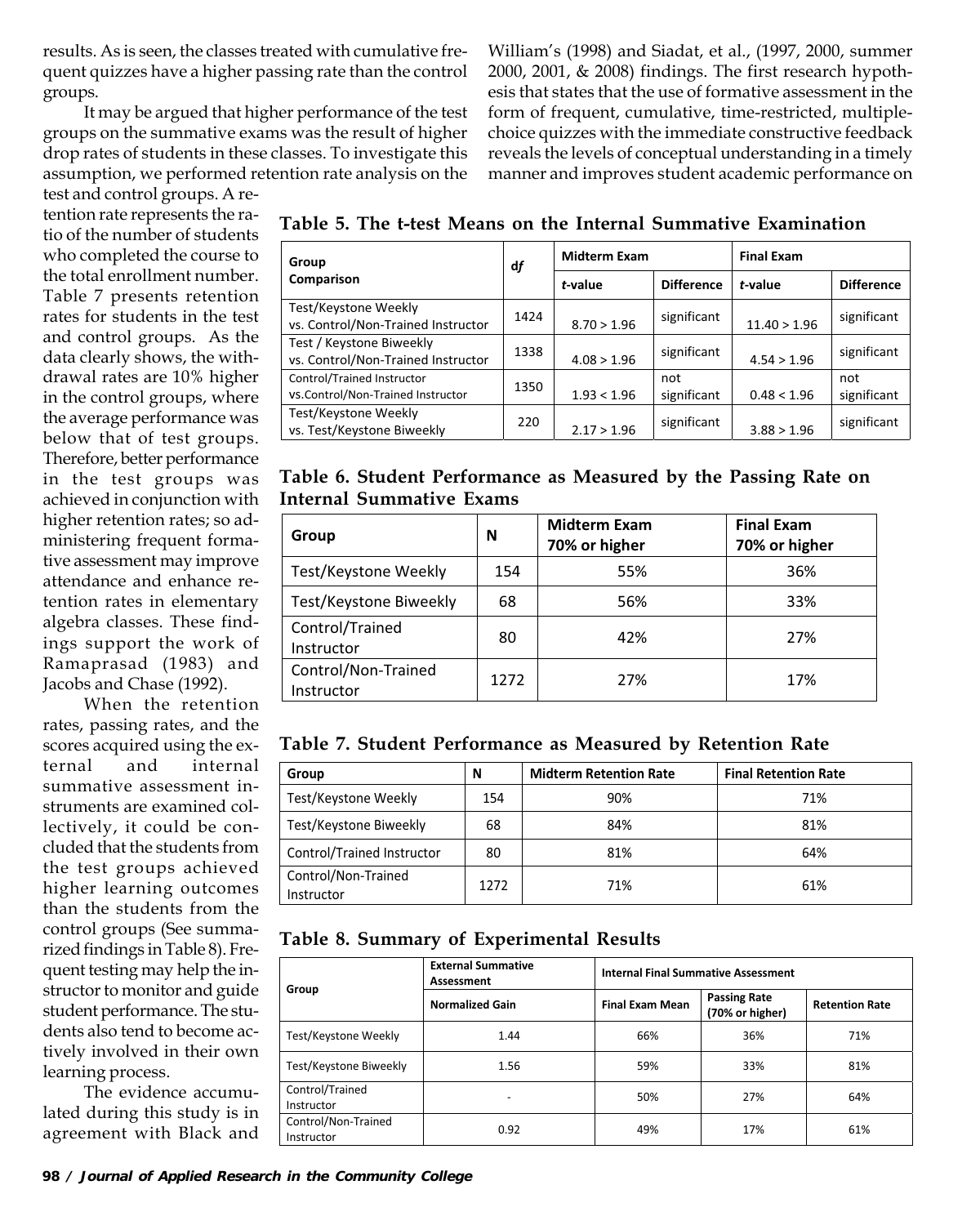the summative assessment instruments (See Section I) is strongly supported by provided results.

Furthermore, the data in Tables 2, 3, and 8 demonstrate the difference in student performance between the two test groups: Keystone Weekly and Keystone Biweekly. The normalized gain derived from the external summative assessment instrument for the Keystone Biweekly group is  $(g)$  = 1.56, while the gain of the Keystone Weekly group is  $(g)$  = 1.44. There is no statistically significant difference between these values (See Table 4). In contrast to the external summative instrument, the internal summative assessment results show that the Keystone Weekly group achieved 4% higher results on the midterm exam than the Keystone Biweekly group (Table 3). This difference increases up to 7% for the final exam (See Tables 3 and 8). The *t-*test (Table 5) illustrates a statistically significant difference for this set of data. In spite of the better gain attained by the Keystone Weekly group, the Keystone Biweekly group maintained a 10% higher retention rate compared to the Keystone Weekly group. This may indicate that better gains of the Keystone Weekly were due, at least in part, to higher attrition of weaker students. The lower final internal exam performance of Biweekly Keystone group could also be attributed to the type of feedback provided to the students. It is possible that the feedback that followed every quiz was not constructive enough to help build a better understanding of algebraic concepts, or that there was a large variability in proportion of previously covered material on each quiz. Nevertheless, the present findings are inconclusive due to a high number of variables that may have influenced the results. On these grounds, the second research hypothesis, which states that

more frequent formative assessment provides better results on summative assessment, cannot be accepted and would need further investigation in a better controlled environment.

Tables 9, 10, and 11 contain the data gathered for the evaluation of the degree of correlation between the COMPASS post-test and midterm/final exam scores using the linear Pearson's correlation test. The scatter plots in Figures 3, 4 and 5 are included for the visual demonstration of the presence of a possible relationship between the two variables.

Analysis of our experimental data illustrates the existence of a positive linear relationship, as expressed by the correlation coefficient *r*, between the external and internal summative examination scores for all groups. The correlation coefficient may range from 0 to 1, where 0 signifies no linear relationship between the two variables, while 1 means that the two variables are strongly correlated. For this study, the correlation coefficient between COMPASS and final exam for the Test/Keystone Weekly group was *r* = 0.607, for the Test / Keystone Biweekly was  $r = 0.561$ , and for the control/nontrained instructor group was *r* = 0.578. Results for all three groups are statistically significant. The existence of a significant correlation between the outcomes achieved on external and internal assessments supports the third hypothesis. As such the scores received on departmentally designed summative as-

**Table 9. Pearson's Correlation Coefficients for the Test/ Keystone Weekly Group**

|                                     |                                           | <b>Midterm</b><br>Exam | <b>COMPASS Test</b><br>as<br>Post-Test | Final<br>Exam            |
|-------------------------------------|-------------------------------------------|------------------------|----------------------------------------|--------------------------|
|                                     | <b>Pearson Correlation</b><br>Coefficient | $\mathbf{1}$           | $.497(*)$                              | $.610$ <sup>**</sup> )   |
| Midterm Exam                        | Sig.<br>(2-tailed)                        |                        | .022                                   | .003                     |
|                                     | N                                         | 21                     | 21                                     | 21                       |
|                                     | <b>Pearson Correlation</b><br>Coefficient | $.497(*)$              | $\mathbf{1}$                           | $.607$ <sup>(**)</sup> ) |
| <b>COMPASS Test as</b><br>Post-Test | Sig.<br>(2-tailed)                        | .022                   |                                        | .003                     |
|                                     | N                                         | 21                     | 21                                     | 21                       |
|                                     | Pearson Correlation<br>Coefficient        | $.610$ <sup>**</sup> ) | $.607$ <sup>(**)</sup> )               | 1                        |
| <b>Final Exam</b>                   | Sig.<br>(2-tailed)                        | .003                   | .003                                   |                          |
|                                     | N                                         | 21                     | 21                                     | 21                       |

\* Correlation is significant at the 0.05 level (2-tailed).

\*\* Correlation is significant at the 0.01 level (2-tailed).



**Figure 3. Scatter Plot of the Final Exam and COMPASS Test Scores for the Test/Keystone Weekly Group.**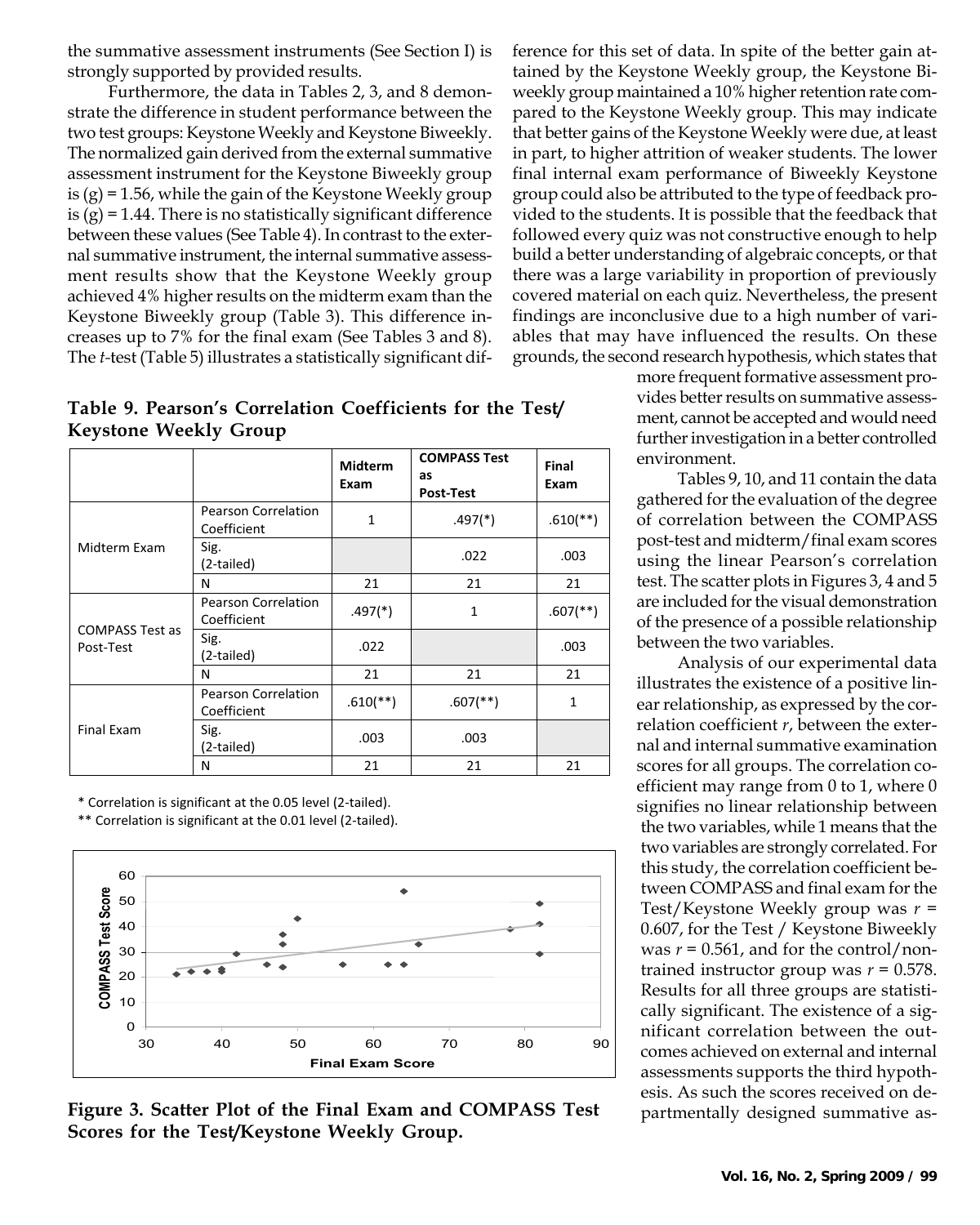sessments are a high predictor of the scores on the national standardized COMPASS test, and vice versa. The establishment of a strong positive relationship between the two tests allows a fair judgment of students' skills in algebra, allowing an appropriate placement of students on the continuum of mathematics courses.

# **Conclusions**

The present longitudinal study addresses the issue of the general lack of basic skills in mathematics of the incoming students in the community college setting. It provides a glimpse into the remedial Elements of Algebra (Math 110) course at Daley College in order to contribute to the understanding of how implementation of formative assessment can help students achieve academic success as measured by summative assessment instruments. The experimental research is based on the Keystone method developed by Siadat and Sagher in 1997, but greatly expanded this earlier study by recruiting a significantly larger sample of participants and utilizing a broader spectrum of assessment instruments in the form of the national standardized COMPASS test and departmentally designed exams.

The results of the current investigation indicate that the use of formative assessment, consisting of frequent, cumulative, time-restricted, multiplechoice quizzes with immediate constructive feedback, reveal the level of conceptual understanding in a timely manner. This, in turn, allows for continuous readjustment of teaching and learning strategies leading to an improvement of student academic achievement. In the performed study, the test groups had consistently higher final exam scores and passing and retention rates. Furthermore, the results of internal summative assessments proved to be highly correlated with the external examination scores due to the positive and significant correlation between the two sets of data.

|                                | Table 10. Pearson's Correlation Coefficients for the Test/ |  |  |
|--------------------------------|------------------------------------------------------------|--|--|
| <b>Keystone Biweekly Group</b> |                                                            |  |  |

|                                     |                                           | <b>Midterm</b><br>Exam | <b>COMPASS Test</b><br>as<br>Post-Test | Final<br>Exam          |
|-------------------------------------|-------------------------------------------|------------------------|----------------------------------------|------------------------|
|                                     | <b>Pearson Correlation</b><br>Coefficient | 1                      | $.475(*)$                              | $.767$ <sup>**</sup> ) |
| Midterm Exam                        | Sig.<br>(2-tailed)                        |                        | .000                                   | .000                   |
|                                     | N                                         | 50                     | 50                                     | 50                     |
| <b>COMPASS Test as</b><br>Post-Test | Pearson Correlation<br>Coefficient        | $.475(*)$              | 1                                      | $.561$ <sup>**</sup> ) |
|                                     | Sig.<br>(2-tailed)                        | .000                   |                                        | .000                   |
|                                     | N                                         | 50                     | 50                                     | 50                     |
|                                     | Pearson Correlation<br>Coefficient        | $.767$ <sup>**</sup> ) | $.561$ <sup>**</sup> )                 | 1                      |
| Final Exam                          | Sig.<br>(2-tailed)                        | .000                   | .000                                   |                        |
|                                     | N                                         | 50                     | 50                                     | 50                     |

\* Correlation is significant at the 0.05 level (2-tailed).

\*\* Correlation is significant at the 0.01 level (2-tailed).



**Figure 4. Scatter Plot of the Final Exam and COMPASS Test Scores for the Test/Keystone Biweekly Group**

|                                     |                 | <b>Midterm</b>           | <b>COMPASS Test</b>      | Final                    |
|-------------------------------------|-----------------|--------------------------|--------------------------|--------------------------|
|                                     |                 | Exam                     | as Post-Test             | Exam                     |
| Midterm Exam                        | Pearson         |                          |                          |                          |
|                                     | Correlation     | $\mathbf{1}$             | $.567$ <sup>(**)</sup> ) | $.576$ <sup>**</sup> )   |
|                                     | Coefficient     |                          |                          |                          |
|                                     | Sig. (2-tailed) |                          | .000                     | .000                     |
|                                     | N               | 287                      | 287                      | 287                      |
| <b>COMPASS Test as</b><br>Post-Test | Pearson         |                          |                          |                          |
|                                     | Correlation     | $.567$ <sup>(**)</sup> ) | 1                        | $.578$ <sup>(**)</sup> ) |
|                                     | Coefficient     |                          |                          |                          |
|                                     | Sig. (2-tailed) | .000                     |                          | .000                     |
|                                     | N               | 287                      | 287                      | 287                      |
| <b>Final Exam</b>                   | Pearson         |                          |                          |                          |
|                                     | Correlation     | $.576$ <sup>(**)</sup> ) | $.578$ <sup>**</sup> )   | $\mathbf{1}$             |
|                                     | Coefficient     |                          |                          |                          |
|                                     | Sig. (2-tailed) | .000                     | .000                     |                          |
|                                     | N               | 287                      | 287                      | 287                      |

**Table 11. Linear Correlation Test for the Control/Non-Trained Instructor Group**

Correlation is significant at the 0.01 level (2-tailed).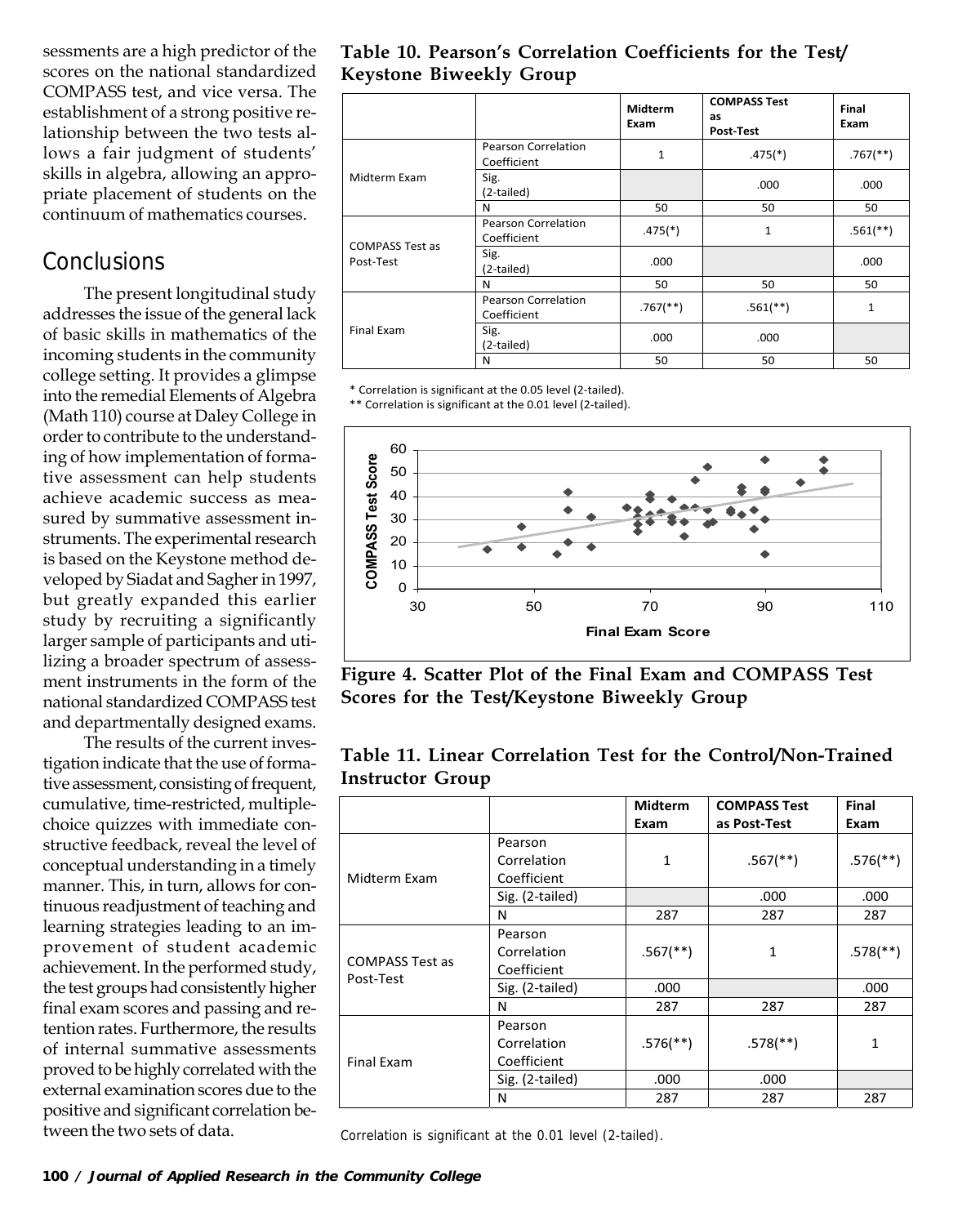However, an increased frequency of formative assessment did not produce a significant improvement in students' learning outcomes. This result was unexpected, and may be contrary to the findings in literature. Lack of constructive feedback and strong variability in proportion to previously covered material in new quizzes may have been the main causes of the findings. Additional research should be undertaken to accumulate more data so as to provide a definitive conclusion about the impact of more frequent quizzing on the final exam results. It is suggested a follow-up cohort study be conducted on those students who participated in the current study, in order to examine a long-term vs. short-term effect of frequent quizzes on student retention of basic algebra knowledge, and to track their success in the higher level math classes.

The findings of this study are consistent with previous educational research and Theories of Learning, Vygotsky's "Zone of Proximal Development" and Bandura's "Social-Cognitive Learning Theory," (Vygotsky, 1978; Bandura, 1986). Formative assessment seems to be the most promising classroom assessment technique with both cognitive and psychological benefits for students. This study has confirmed that interactive formative assessment is effective in raising the achievement level of participating students, and that the combination of formative and summative assessment instruments in elementary algebra enhances student success. Due to the relatively large sample size of the current study, the results could be easily extended to the general student population. It is reasonable to expect that similar improvements could be achieved in any remedial course and in any setting; therefore, the findings may have important implications for faculty at any college involved in teaching remedial courses.



Traditional teaching of remedial/developmental mathematics, especially in view of an ever increasing influx of unprepared students into college mathematics classes across the nation, has failed to meet the present day educational challenges. The present study has shown that a unique combination of formative assessment techniques, along with readjustment of teaching practices to develop students' mastery, can substantially improve performance and retention of students in basic algebra classes. Implementation of this approach does not require a major allocation of financial and material resources by the college. Computer application support to develop a test bank and perform statistical analysis, and a commitment of the teacher to engage in frequent assessment of learning and instruction, is all that is needed.

The best reward for the teachers is experiencing their students achieving success. Success of students is a motivating factor for both students and their instructors. It encourages students to work harder to achieve more and it inculcates enthusiasm in teachers to continue with their innovative ways. Investment in technological support of instruction and providing training in the use of dynamical assessment of teaching and learning, as presented in our study, will bear great dividends when student performance and retention is improved. Colleges and universities struggling with remedial education need to revamp these programs in mathematics if they are to stem the rampant failure and attrition rates that currently exist on their campuses. This research study presented an alternative with an established track record. It is hoped that our educator colleagues and peer institutions seriously consider its implementation.



**Figure 5. Scatter Plot of the Final Exam and COMPASS Test Scores for the Control/Non-Trained**

# References

ACT, Inc. (2008). College Placement Test retrieved December 26, 2008, from COMPASS http://www.act.org/compass/

Angelo, T., & Cross, P. (2001). *Classroom assessment techniques.* San Francisco: Jossey-Bass.

Bandura, A. (1986). *Social foundations of thought and action: A social cognitive theory*. Englewood Cliffs, NJ: Prentice-Hall.

Bangert-Drowns, R. L., Kulick, J. A., & Morgan, M. T. (1991). The instructional effect of feedback in test-like events. *Review of Educational Research*, *61*(2), 213-238.

Black, P., & William, D. (1998). Assessment and classroom learning. *Assessment in education*, *5*(1), 7-74.

Bloom, B. S., Hastings, J. T., & Madaus, G. F. (1971). *Handbook on the formative and summative evaluation of student learning.* New York, NY: McGraw-Hill.